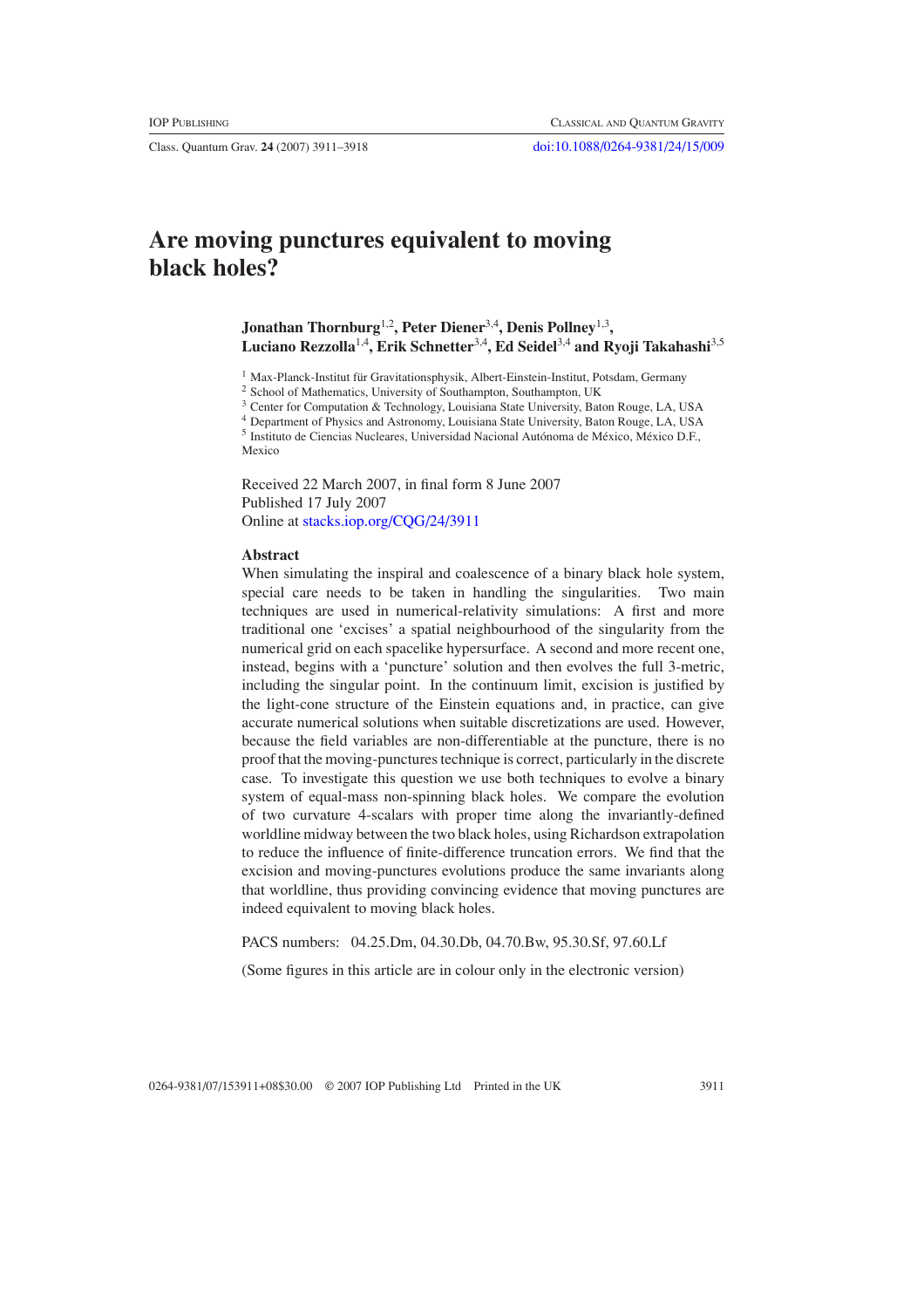## **1. Introduction and motivations**

Binary black hole coalescences are both natural laboratories in which to study the nonlinear strong-field dynamics of general relativity and among the most promising sources of gravitational radiation for modern laser-interferometric detectors. Despite these being very simple systems, as the black holes are assumed to be in vacuum and the solution of the Einstein equations fully describes the binary, no analytic solutions are known and numerical methods represent the only viable approach to investigate these systems' strong-field dynamics. The past few years have seen major advances in these numerical simulations, with demonstrations of multiple orbit evolutions through merger  $[1–5]$ , recoils from unequal-mass systems  $[6, 7]$  $[6, 7]$  $[6, 7]$ , and studies of spin couplings in the final orbit  $[8-10]$ . Convergence studies and cross-checks between independent codes [\[11\]](#page-6-0) have demonstrated an impressive consistency, lending support to their credibility as reliable modellers of these sources.

Any such numerical simulation must use some means to treat the singularities contained within the black holes and modern simulations therefore use different techniques to treat the black holes, either 'excision' or 'moving punctures'. The excision technique [\[12\]](#page-6-0) can use a slicing which intersects the singularity, but removes part of the interior of the horizon from the numerical domain on each slice. Excision is straightforward in spherical symmetry, but technically more difficult to implement in higher dimensions for grids using Cartesian coordinates, in which the excision region is an irregular surface of spherical topology. The simplest case is that of 'stationary' excision, where once a given grid point is excised, it stays excised for the remainder of the numerical simulation. For an orbiting binary black hole system, this requires using coordinates which corotate with the black holes. This technique has been used by several authors (see, e.g.,  $[13-16]$ ) but we have so far not been able to compute useful waveforms from inspiral simulations using this technique. In contrast, a technically more difficult form of excision allows the excision region to move with respect to the numerical grid. This technique has also been used by several authors (see, e.g., [\[1](#page-6-0), [2](#page-6-0), [17–20](#page-6-0)]) and in some cases has allowed the calculation of waveforms [\[1](#page-6-0), [2](#page-6-0), [20](#page-6-0)].

The 'moving puncture' technique, on the other hand, makes use of 'puncture data' [\[21](#page-6-0)] which are evolved *without excision* using suitable gauges [\[22\]](#page-7-0) and allowing the singularities to be advected across the computational grid [\[23,](#page-7-0) [24](#page-7-0)]. We recall that by this method the curvature singularity at the centre of a black hole is avoided and replaced by an asymptotically flat spacetime through the throat. A coordinate singularity at the effective  $r = 0$  of each black hole still remains, and this represents a non-differentiable point which, at least in principle, needs special treatment. Standard finite-difference techniques, in fact, require smooth functions at each gridpoint and thus would not be able to evaluate derivatives in the neighbourhood of the puncture. In practice, however, the inaccuracies at these points are isolated and, at least in the continuum limit, the physical causality of the spacetime ensures that these errors do not propagate out of the horizon. In addition, the standard singularityavoiding gauge conditions used in puncture evolutions lead to spacetimes that are essentially stationary in their neighbourhood. This has been pointed out in [\[25\]](#page-7-0) and more extensively discussed in [\[26](#page-7-0)].

An important remark should be made at this point. Mathematically, use of either the excision or moving-punctures technique is justified by the light-cone causality of the Einstein equations near a black hole, which guarantees that within the horizon physical modes only propagate inwards, towards the spacelike excision boundary or the puncture. In practice, there are two factors which complicate this picture. Firstly, the conformal-traceless formulations of the Einstein equations [\[27–29](#page-7-0)] evolution system, with the commonly used gauges, are known to have gauge modes which propagate superluminally in the neighbourhood of the black hole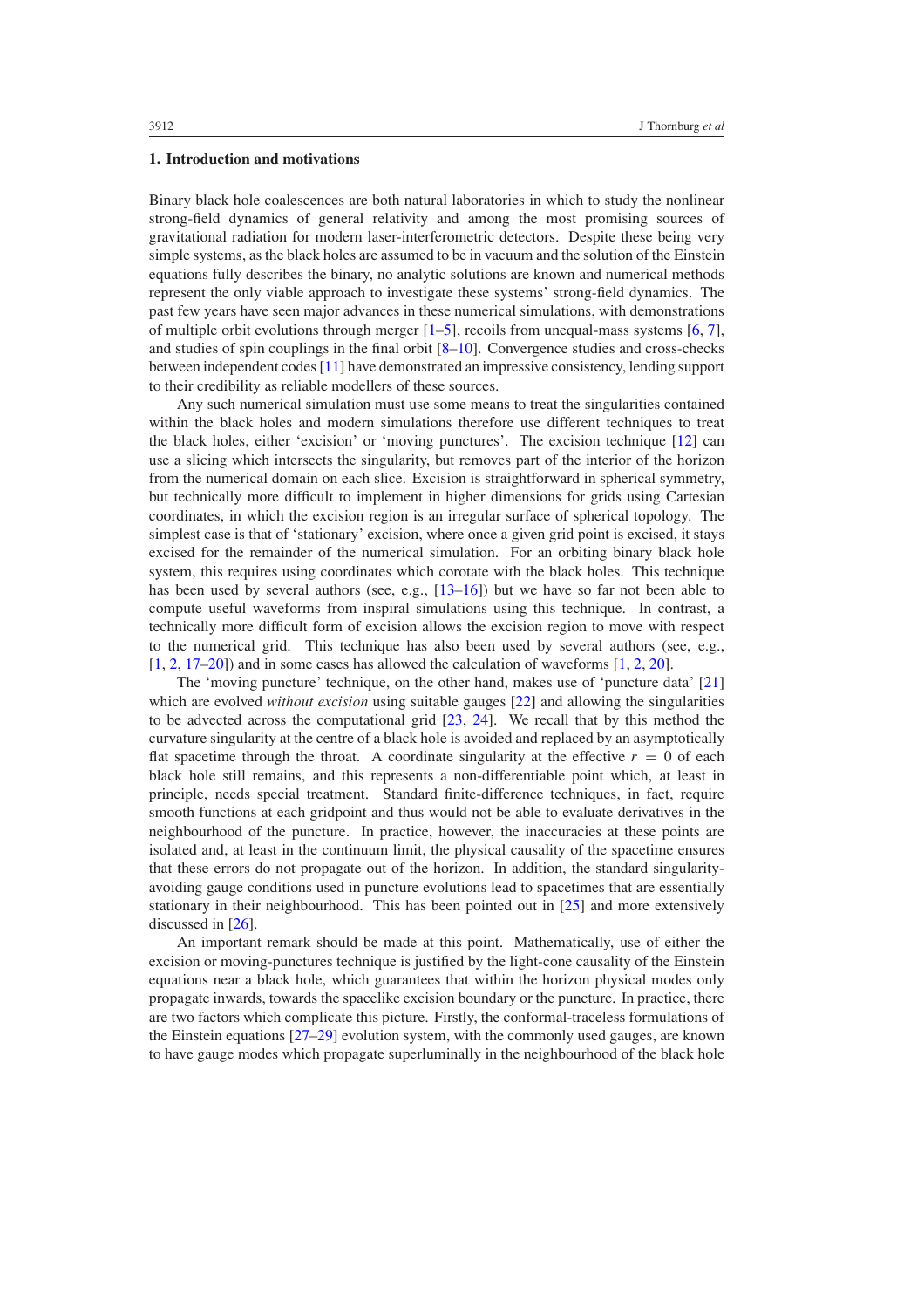[\[30](#page-7-0)]. And secondly, it is only in the *continuum form* that the characteristic structure completely determines the causality. For the *discretized form* of the Einstein equations, numerical errors having high spatial frequencies with respect to the grid spacing are inevitably generated. Such signals are not propagated accurately by a finite-differencing scheme and, in particular, they are not constrained to propagate within the light cone; indeed they can propagate at any speeds up to the finite-difference domain of dependence speed. It is thus not obvious that such spurious modes will remain confined within the black hole horizon. This concept is so essential for understanding this work that we will stress it again: there are as yet no rigorous proofs that either excision or moving-punctures techniques yield stable evolution schemes for the conformal-traceless formulations of the Einstein equations, or that if so, that the results will converge to a (correct) solution of the Einstein equations as the grid is refined.

The purpose of this paper is to improve our confidence in both methods in situations that go beyond simple static or stationary solution of isolated black holes. We do this by comparing the spacetimes generated using corotating-excision (CE) and moving-punctures (MP) evolutions of the same initial data, representing an equal-mass non-spinning binary black hole in its last orbit before coalescence. In particular, we concentrate on the evolution of two curvature invariants measured along a well-defined geodesic between the two black holes and provide the first strong-field evidence that excised and moving-puncture yield the same solution of the Einstein equations for this system.

## **2. Methods and results**

The simplest way to compare evolutions of binary systems using either CE or MP techniques would involve the direct use of gauge-invariant quantities such as waveforms. Indeed, this has been done in [\[31\]](#page-7-0), for head-on collisions of pure puncture evolutions, as well as in [\[11\]](#page-6-0), where waveforms coming from different implementations of the moving puncture technique and from a generalized harmonic formulation of the Einstein equations [\[2\]](#page-6-0) were compared. While both of these works have shown there are close similarities in the waveforms, they have also highlighted small differences. Most importantly, however, the comparisons were not using Richardson extrapolation to reduce the influence of finite-difference truncation errors. Unfortunately, because of technical complications in the wave-extraction when using corotating coordinates, the evolutions of corotating and excised punctures have not produced usable asymptotic waveforms  $[14, 16]$  $[14, 16]$  $[14, 16]$  $[14, 16]$   $([32]$  $([32]$  presents a possible route to overcoming these problems). Thus, the use of waveforms is not a viable route for this comparison.

However, an alternative route, which also allows us to probe regions of the spacetime with strong and highly dynamical curvature, consists of first identifying corresponding events in the two spacetimes, and then gauge-transforming quantities that are gauge-dependent. (Note that similar issues arise in almost any comparison of different numerical-relativity codes [\[33](#page-7-0)].) For an equal-mass binary system this is particularly simple and to identify corresponding events we consider the central worldline midway between the two black holes. The initial data have  $\pi$ -symmetry about this worldline, and this is preserved by both evolutions, so this worldline is invariantly defined. We can thus use proper time along this worldline as a 4-invariant parameterization, matching up corresponding events in the two simulations.

All the numerical simulations for both corotating excision and moving punctures have been performed using the same evolution code and initial data. The latter, in particular, are constructed as in [\[34\]](#page-7-0) and have orbital parameters to approximate a binary system of non-spinning black holes in a quasi-circular orbit, with initial proper separation  $L = 9.32M$ , mass parameters  $m = 0.47656M$ , where M is the total mass of the system, and equal and opposite linear momenta  $p = \pm 0.13808M$  [\[14\]](#page-6-0). The evolutions are carried out using a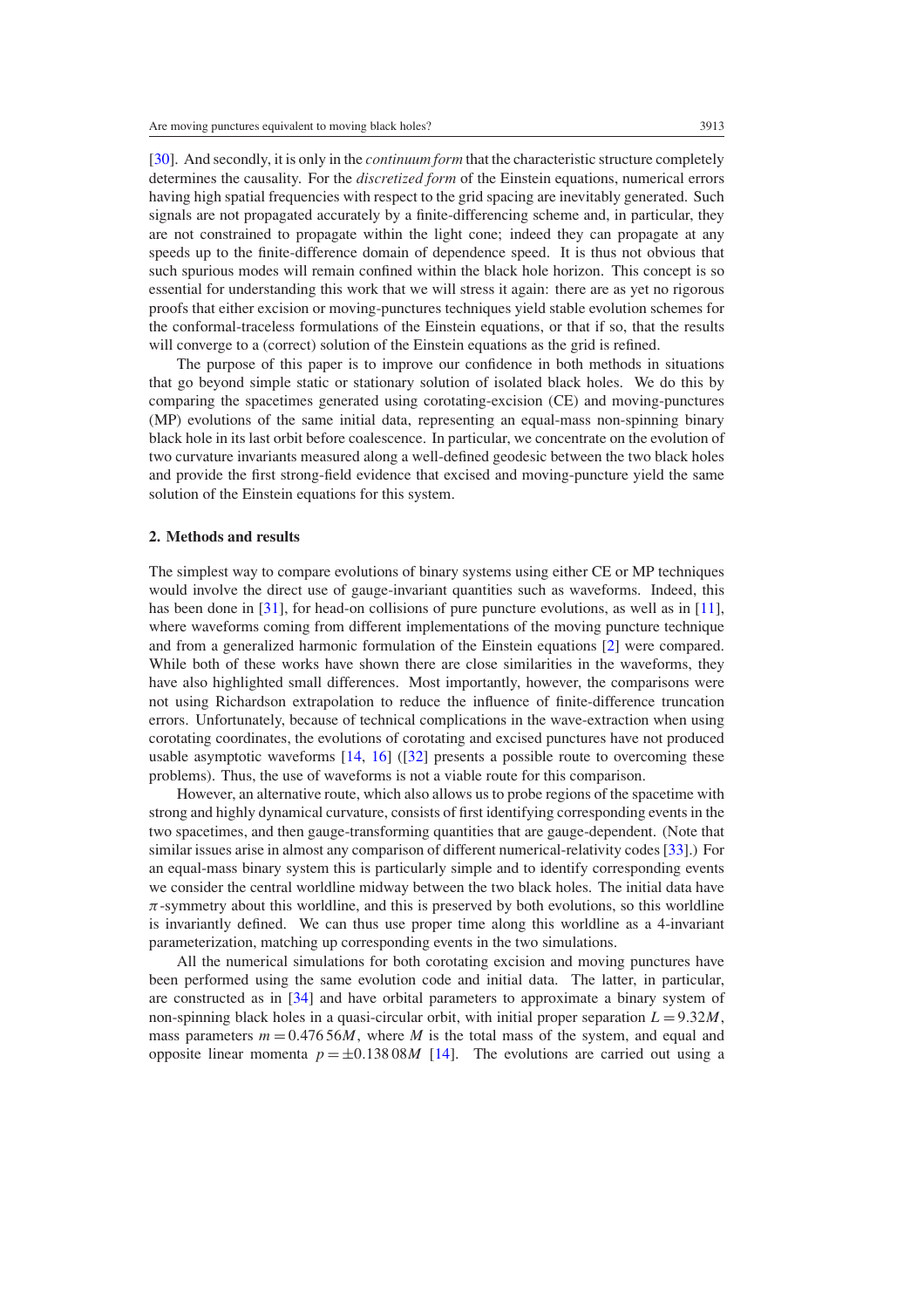<span id="page-3-0"></span>conformal-traceless formulation of the Einstein equations as described in [\[22\]](#page-7-0), with '1+ log' slicing and  $\Gamma$ -driver shift. The CE runs benefit from insights gained in [\[16](#page-6-0)] and use the GC2 gauge condition of that work. The MP runs use the optimal gauge conditions of [\[35\]](#page-7-0), with the lapse evolved via  $\partial_t \alpha = -2\alpha K + \beta^i \partial_i \alpha$ , while the shift evolution follows prescription 8 in table 1 of [\[35\]](#page-7-0) with  $\eta = 0.5$ . Individual apparent horizons are located every few timesteps during the evolution [\[36](#page-7-0), [37](#page-7-0)]. The code is implemented in the Cactus framework.

Spatial differentiation is performed via straightforward finite-differencing using secondor fourth-order algorithms for CE and MP, respectively. In addition, for the MP runs a fifth-order Kreiss–Oliger artificial dissipation is also added to all evolution variables. Vertexcentred AMR is employed using nested mesh-refined grids [\[38\]](#page-7-0) with the highest resolution concentrated in the neighbourhood of the individual horizons. In the case of CE evolutions, eight levels of refinement have been used; the corotating gauge conditions guarantee that the black holes remain on the fine grids throughout the evolution. In the case of MP evolutions, on the other hand, nine levels of refinement are used, with the finest two levels being locked to the position of the centroid of the apparent horizon. For either the CE or MP approach, we have carried out simulations with at least three different resolutions. However, because the two approaches have rather different truncation errors, with MP using higher-order finite differencing, the CE simulations have fine-grid spatial resolutions of  $h = 0.018, 0.015$  and 0.0125*M*, while the MP ones have coarser resolutions, with  $h = 0.032, 0.025$  and 0.020*M*.

As mentioned earlier, an unambiguous measure of the CE and MP spacetimes can be made by using the 4-invariant spacetime curvature scalars  $I = \tilde{C}_{\alpha\beta\gamma\delta} \tilde{C}^{\alpha\beta\gamma\delta}$  and  $J \equiv \tilde{C}_{\alpha\beta\gamma\delta}\tilde{C}^{\gamma\delta}{}_{\mu\nu}\tilde{C}^{\mu\nu\alpha\beta}$ , where  $\tilde{C}_{\alpha\beta\gamma\delta} = C_{\alpha\beta\gamma\delta} + \frac{1}{2}i\epsilon_{\alpha\beta\mu\nu}C^{\mu\nu}{}_{\gamma\delta}$  is the self-dual part of the Weyl tensor  $C_{\alpha\beta\gamma\delta}$ . Note that while *I* and *J* are complex numbers, for our evolutions their real parts are at least 12 orders of magnitude larger than the imaginary ones, so that  $I, J = \Re(I, J)$  to very good precision. Hereafter we will concentrate on reporting results for *I* only, as a very similar behaviour is found also for *J* .

The measure of the invariants has to be made along exactly the same worldline in the two spacetimes, and when the black holes have equal masses, the spatial point midway between the black holes is invariantly defined, and its worldline can be used for this measure. Clearly, evolutions with different gauges will generate different coordinate descriptions of this point, but this ambiguity is absent when the affine parameter along the geodesic is chosen to be the proper time  $\tau$ . As a result, *I* expressed as a function of  $\tau$  along the worldline of the midway point between the two black holes can be used as a gauge-invariant diagnostic of the evolution. We note that because  $I(\tau)$  has a super-exponential behaviour, all of the analysis has been performed in terms of log *I* to increase accuracy.

Figure [1](#page-4-0) shows the evolution in coordinate time of log *I* for the MP evolutions (solid lines) and the smoothed CE ones (dashed lines); both evolutions correspond to ∼1*.*5 orbits. The raw *I*-timeseries for the CE evolutions are quite noisy (cf small squares in figure [1\)](#page-4-0), and for further analysis we smoothed these with a fourth-order Savitzky–Golay filter [\[39](#page-7-0)] over  $a \pm 10M$  sliding window in coordinate time. We have verified that the smoothing does not introduce systematic errors; no smoothing was necessary for the MP evolutions.

Because it is not practical to make *h* small enough so that finite-differencing errors are negligible, we exploit the known convergence properties of finite-difference schemes to Richardson-extrapolate our finite-*h* results to the limit  $h \to 0$ . In particular, given some quantity *u* computed at numerical resolution *h*, we write the Richardson-extrapolation series  $u(h)$  as

$$
u(h) = u(0) + phn + qhn+1 + \mathcal{O}(hn+2),
$$
\n(1)

where  $n = 2(4)$  for CE (MP), and where the coefficients p and q depend on u, but not on the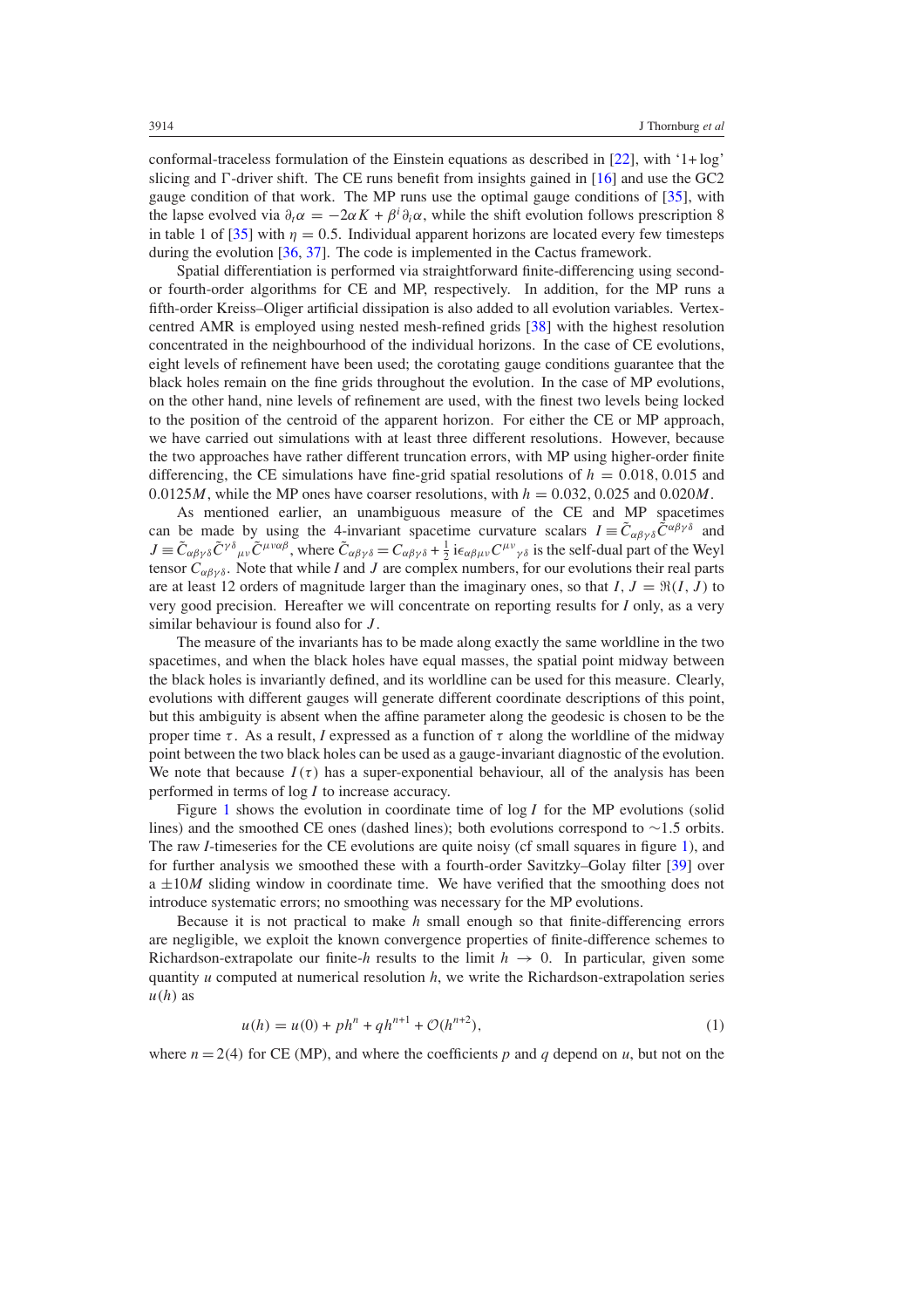<span id="page-4-0"></span>

**Figure 1.** Evolution in coordinate time of log *I* for the MP evolutions (solid lines) and the smoothed CE ones (dashed lines), while the raw CE-data are indicated with squares for the coarsest resolution only. A magnification of the overlapping MP curves is shown in the inset.



**Figure 2.** Relationship between coordinate time  $t$  and proper time  $\tau$  for simulations using MP (solid lines) or CE (dashed lines). The inset offers a magnification over a representative window in time.

resolution *h*. Given  $u(h)$  at three distinct resolutions, we solve for  $u(0)$  as the Richardsonextrapolated value for *u*, i.e.,  $\mathcal{R}(u) \equiv u(0)$ . Clearly, slightly different values for  $\mathcal{R}(u)$  will be obtained depending on which of the higher-order terms are neglected in the series expansion [\(1\)](#page-3-0), and we use the magnitude of the last known term in [\(1\)](#page-3-0) at the highest resolution as a rough estimate of the errors in R*(u)*.

In practice, for each evolution we have first extracted the timeseries of  $\alpha$  and *I* up to the detection of a common apparent horizon and then time-integrated  $\alpha(t)$  to obtain  $\tau(t)$ , as shown in figure 2 for simulations using MP (thin solid lines) or CE (thin dashed lines). Using this data and the Richardson-extrapolation series expansion [\(1\)](#page-3-0), an estimate for  $\mathcal{R}(\tau(t))$  is then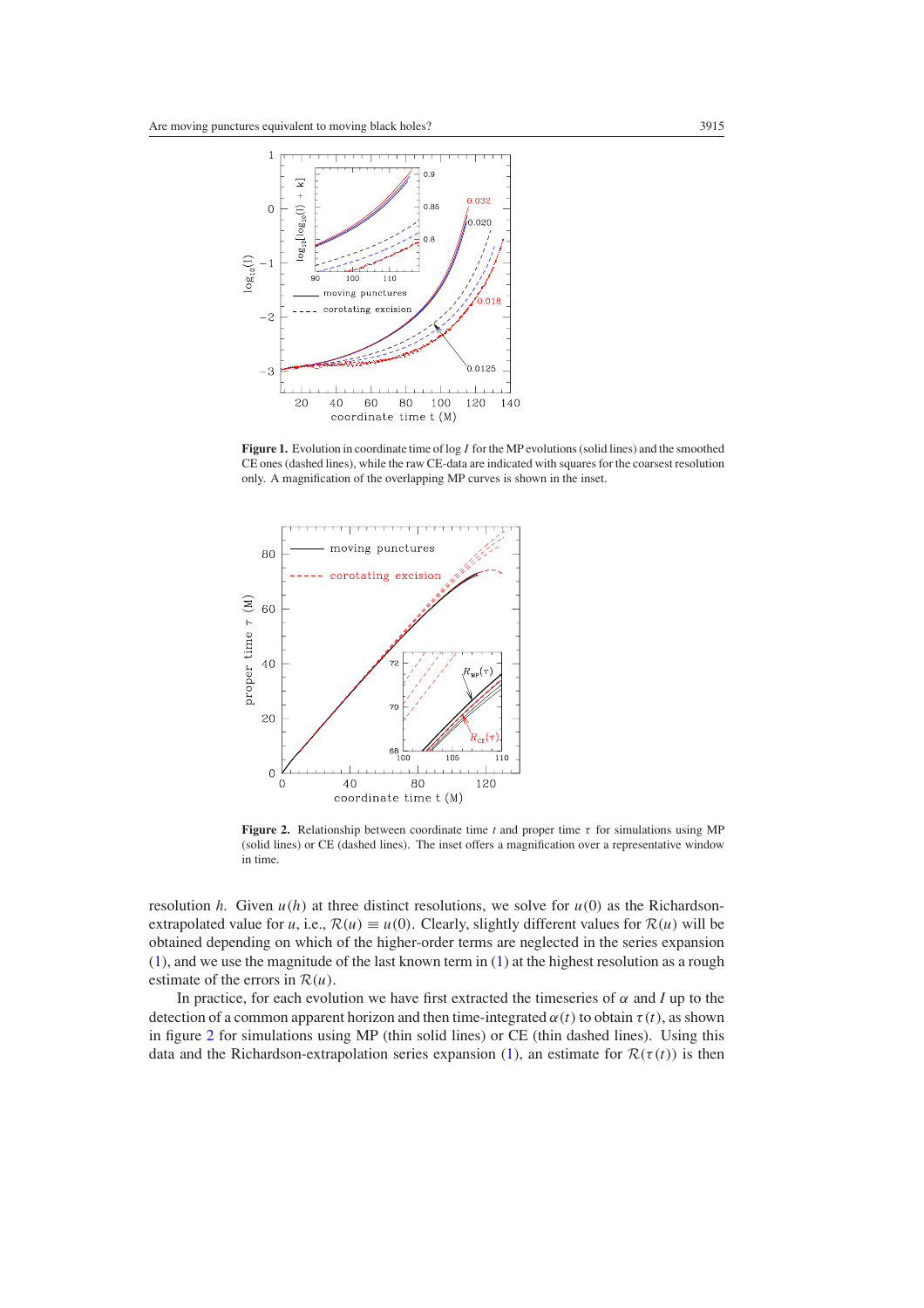

**Figure 3.** log  $I(\tau)$  for each evolution family, together with the estimated errors. Thick lines show the Richardson-extrapolated results (solid for MP and dashed for CE) while the dotted lines report the error bars, with the larger ones referring to CE evolutions. Note the excellent agreement as highlighted in the inset.

obtained and shown with thick lines (solid for MP and dashed for CE), with the inset offering a view. Despite having lower resolutions, the MP evolutions show a closer match between the different resolutions and the Richardson-extrapolated result than the CE ones do.

Finally, we have Richardson-extrapolated log *I (t)*, and removed the dependence on the time coordinate by mapping *t* to  $\mathcal{R}(\tau(t))$  (cf figure [2\)](#page-4-0). Our end results are therefore  $\mathcal{R}(\log I_{\text{ce}})$ and  $\mathcal{R}(\log I_{MP})$ , both as functions of  $\mathcal{R}(\tau)$ .

The results of this procedure are summarized in figure 3, which shows the proper-time evolution of  $\log I(\tau)$ , together with the estimated error bands. More specifically, thick lines show the Richardson-extrapolated results (solid for MP and dashed for CE) while the dotted lines report the error bars, with the larger ones referring to CE evolutions. Clearly, the two Richardson-extrapolated evolutions of the invariant lie well within the estimated error-bands for both evolutions and are almost indistinguishable for large portions of the simulations, despite the large dynamical range. The inset highlights this, with a view in a representative window in proper time. Overall, the results in figure 3, together with the similar ones for *J*, demonstrate that, despite the different gauges and the different way in which the singularities are treated in the two approaches, the two approaches are indeed converging to the same spacetime, at least along the fiducial central geodesic.

#### **3. Conclusions**

Excision and moving punctures both seem to work well in practice, and are used by multiple research groups, yet lack rigorous mathematical correctness proofs. To help improve our confidence in both methods, we have compared them by evolving the same equal-mass non-spinning binary black hole system using both corotating-excision and moving-punctures techniques. Comparing the evolution of the *I* and *J* curvature 4-scalars with proper time along the invariantly-defined worldline midway between the two black holes, and using Richardson extrapolation to reduce the effects of finite-difference truncation errors, we find that movingpunctures and excision evolutions agree to within our estimated numerical errors.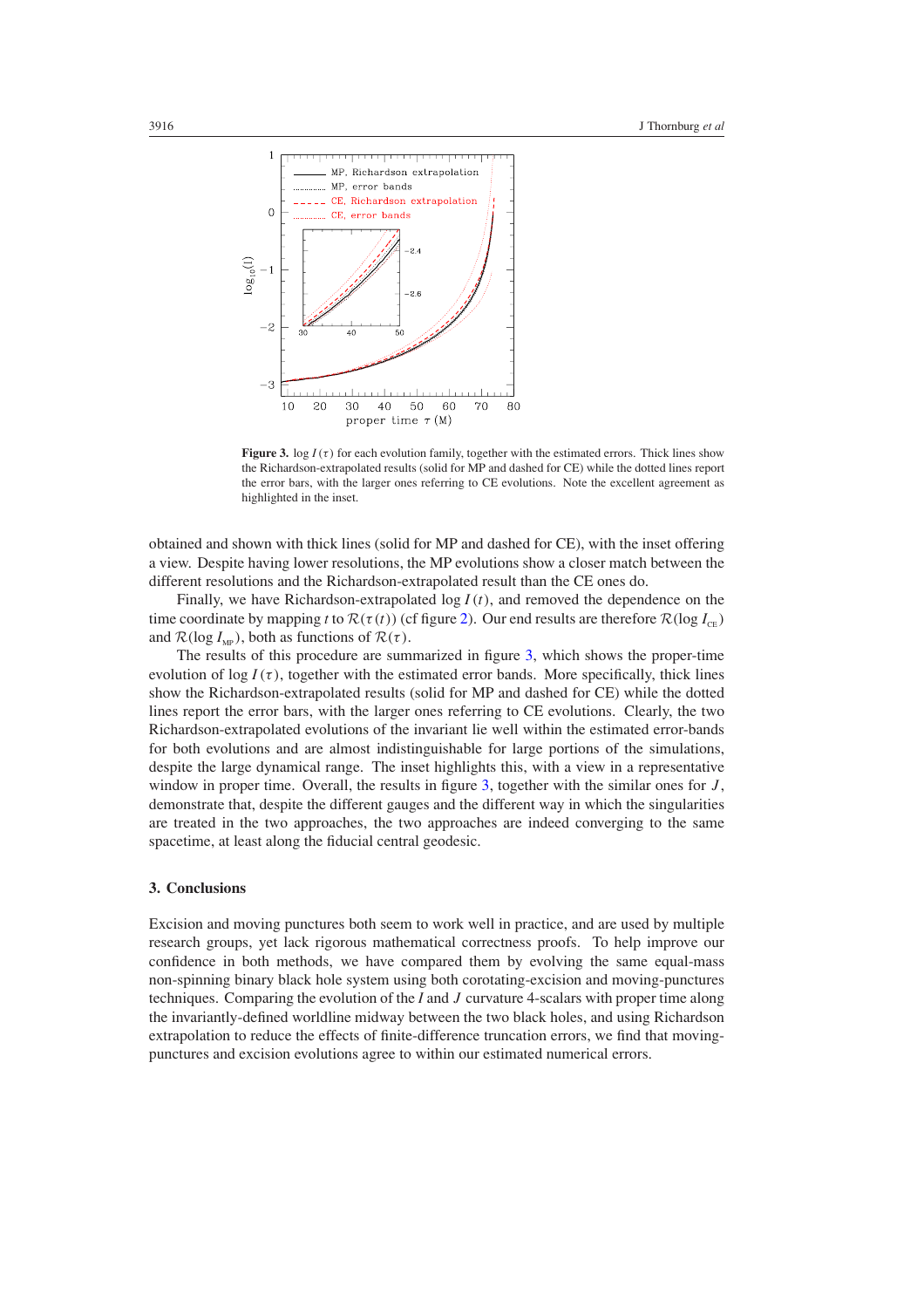<span id="page-6-0"></span>*I* and *J* are sensitive and nonlinear functions of many components of the Riemann tensor with markedly different nonlinearities: *I* is quadratic in the Riemann tensor, while *J* is cubic. The fact they both agree in the two different techniques makes it very unlikely that this is just an artefact of the symmetry. A rigorous proof of the equivalence of the two spacetimes would require a detailed examination of the curvature components and their derivatives in an invariant frame [\[40](#page-7-0)]. However, the established equivalence of *I* and *J* is a strong validation that the entire Riemann tensors for this algebraically general spacetime agree along the central worldline. Given the causal structure of the Einstein equations, it is very likely that this agreement extends to the entire causal past of the central worldline. Stated differently, a generic *disagreement* between the excision and moving-punctures evolutions anywhere in the causal past of the central worldline would cause *I* and*/*or *J* to disagree on the central worldline, contradicting our findings.

Furthermore, because our data span a time much longer than the initial separation of the two black holes (our evolutions last for about 1*.*5 orbits and ∼70*M* before a common apparent horizon forms, while the initial separation is only ∼9*M*), the causal past of central worldline includes a large part of the strong-field region of the spacetime extending well out into the wave zone. We conclude that, at least for the initial data studied here and along the worldline investigated here, the corotating-excision and the moving-punctures techniques yield the same spacetime.

#### **Acknowledgments**

The numerical calculations were performed on *Peyote* and *Belladonna* at AEI, *Jacquard* at NERSC, *Tungsten* at NCSA, *Supermike* and *Santaka* at LSU and on *Ducky* and *Neptune* at LONI. This work was supported in part by the DFG grant SFB TR*/*7 and by the CCT at LSU.

#### **References**

- [1] Pretorius F 2005 *Phys. Rev. Lett.* **95** [121101](http://dx.doi.org/10.1103/PhysRevLett.95.121101)
- [2] Pretorius F 2006 *Class. Quantum Grav.* **23** [S529–52](http://dx.doi.org/10.1088/0264-9381/23/16/S13)
- [3] Baker J G, Centrella J, Choi D I, Koppitz M and van Meter J 2006 *Phys. Rev.* D **73** [104002](http://dx.doi.org/10.1103/PhysRevD.73.104002)
- [4] Campanelli M, Lousto C O and Zlochower Y 2006 *Phys. Rev.* D **73** [061501](http://dx.doi.org/10.1103/PhysRevD.73.061501)
- [5] Baker J G, McWilliams S T, van Meter J R, Centrella J, Choi D I, Kelly B J and Koppitz M 2006 *Preprint* [gr-qc/0612117](http://www.arxiv.org/abs/gr-qc/0612117)
- [6] Baker J G, Centrella J, Choi D I, Koppitz M, van Meter J and Miller M C 2006 *Astrophys. J.* **653** [L93–6](http://dx.doi.org/10.1086/510448)
- [7] González J A, Sperhake U, Brügmann B, Hannam M and Husa S 2006 Preprint [gr-qc/0610154](http://www.arxiv.org/abs/gr-qc/0610154)
- [8] Campanelli M, Lousto C O and Zlochower Y 2006 *Phys. Rev.* D **74** [041501](http://dx.doi.org/10.1103/PhysRevD.74.041501)
- [9] Campanelli M, Lousto C O and Zlochower Y 2006 *Phys. Rev.* D **74** [084023](http://dx.doi.org/10.1103/PhysRevD.74.084023)
- [10] Campanelli M, Lousto C O, Zlochower Y, Krishnan B and Merritt D 2006 *Preprint* [gr-qc/0612076](http://www.arxiv.org/abs/gr-qc/0612076)
- [11] Baker J G, Campanelli M, Pretorius F and Zlochower Y 2007 *Preprint* [gr-qc/0701016](http://www.arxiv.org/abs/gr-qc/0701016)
- [12] Seidel E and Suen W M 1992 *Phys. Rev. Lett.* **69** [1845–8](http://dx.doi.org/10.1103/PhysRevLett.69.1845)
- [13] Alcubierre M and Brügmann B 2001 Phys. Rev. D 63 [104006](http://dx.doi.org/10.1103/PhysRevD.63.104006)
- [14] Brügmann B, Tichy W and Jansen N 2004 *Phys. Rev. Lett.* **92** [211101](http://dx.doi.org/10.1103/PhysRevLett.92.211101)
- [15] Alcubierre M *et al* 2005 *Phys. Rev.* D **72** [044004](http://dx.doi.org/10.1103/PhysRevD.72.044004)
- [16] Diener P, Herrmann F, Pollney D, Schnetter E, Seidel E, Takahashi R, Thornburg J and Ventrella J 2006 *Phys. Rev. Lett.* **96** [121101](http://dx.doi.org/10.1103/PhysRevLett.96.121101)
- [17] Shoemaker D, Smith K L, Sperhake U, Laguna P, Schnetter E and Fiske D 2003 *Class. Quantum Grav.* **20** [3729–44](http://dx.doi.org/10.1088/0264-9381/20/16/313) (*Preprint* [gr-qc/0301111\)](http://www.arxiv.org/abs/gr-qc/0301111)
- [18] Sperhake U, Smith K L, Kelly B, Laguna P and Shoemaker D 2004 *Phys. Rev.* D **69** [024012](http://dx.doi.org/10.1103/PhysRevD.69.024012)
- [19] Sperhake U, Kelly B, Laguna P, Smith K L and Schnetter E 2005 *Phys. Rev.* D **71** [124042](http://dx.doi.org/10.1103/PhysRevD.71.124042)
- [20] Szilágyi B, Pollney D, Rezzolla L, Thornburg J and Winicour J 2006 Preprint [gr-qc/0612150](http://www.arxiv.org/abs/gr-qc/0612150)
- [21] Brandt S and Brügmann B 1997 Phys. Rev. Lett. **78** 3606–9